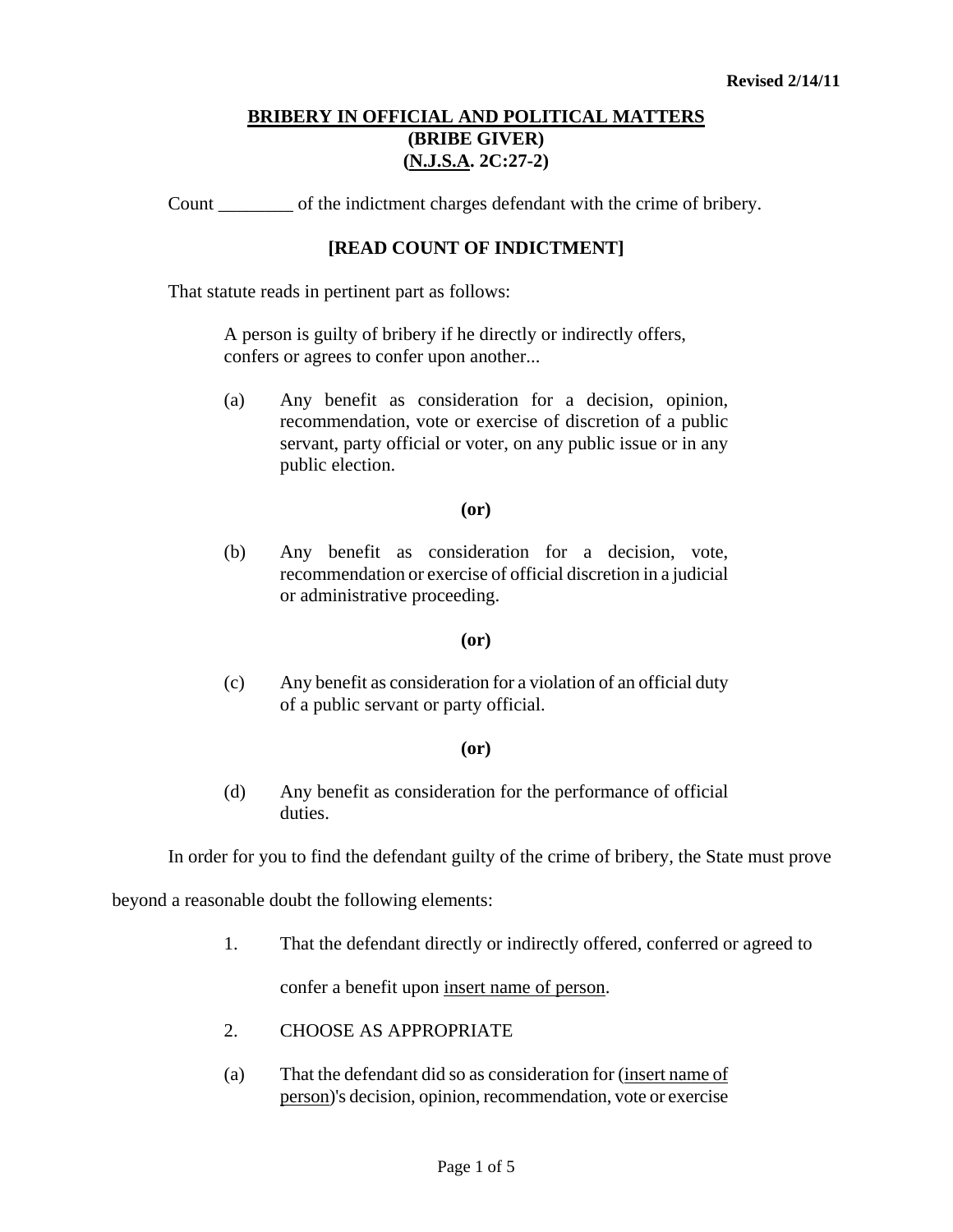of official discretion as a public servant (party official) (voter) on a public issue or in any public election.

**(or)** 

(b) that the defendant did so as consideration for (insert name of person)'s decision, vote, recommendation or exercise of official discretion in a judicial (an administrative) proceeding.

**(or)** 

(c) that the defendant did so as consideration for (insert name of person), a public servant (party official) violating an official duty.

**(or)** 

- (d) that the defendant did so as consideration for (insert name of person)'s performance of official duties).
- 3. That the defendant acted purposely.

The first element that the State must prove beyond a reasonable doubt is that defendant directly or indirectly offered, conferred or agreed to confer a benefit upon (insert name of person).

"Benefit" means gain or advantage, or anything regarded by the beneficiary as gain or

advantage, including a pecuniary benefit or a benefit to any other person or entity in whose welfare

he/she is interested.<sup>[1](#page-0-0)</sup> "Benefit as consideration" means any benefit not authorized by law.

### **[CHARGE IF PECUNIARY BENEFIT ALLEGED]**

"Pecuniary benefit" is benefit in the form of money, property, commercial interests or anything else the primary significance of which is economic gain. $2$ 

### **[CHARGE IF APPLICABLE]**

It is no defense to bribery that a person whom the actor sought to influence was not qualified to act in the desired way whether because he/she had not assumed office, or lacked jurisdiction or for any other reason.

# **[CHARGE IF APPLICABLE]**

<span id="page-1-0"></span>ł

<span id="page-1-1"></span> $N.J.S.A. 2C:27-1a.$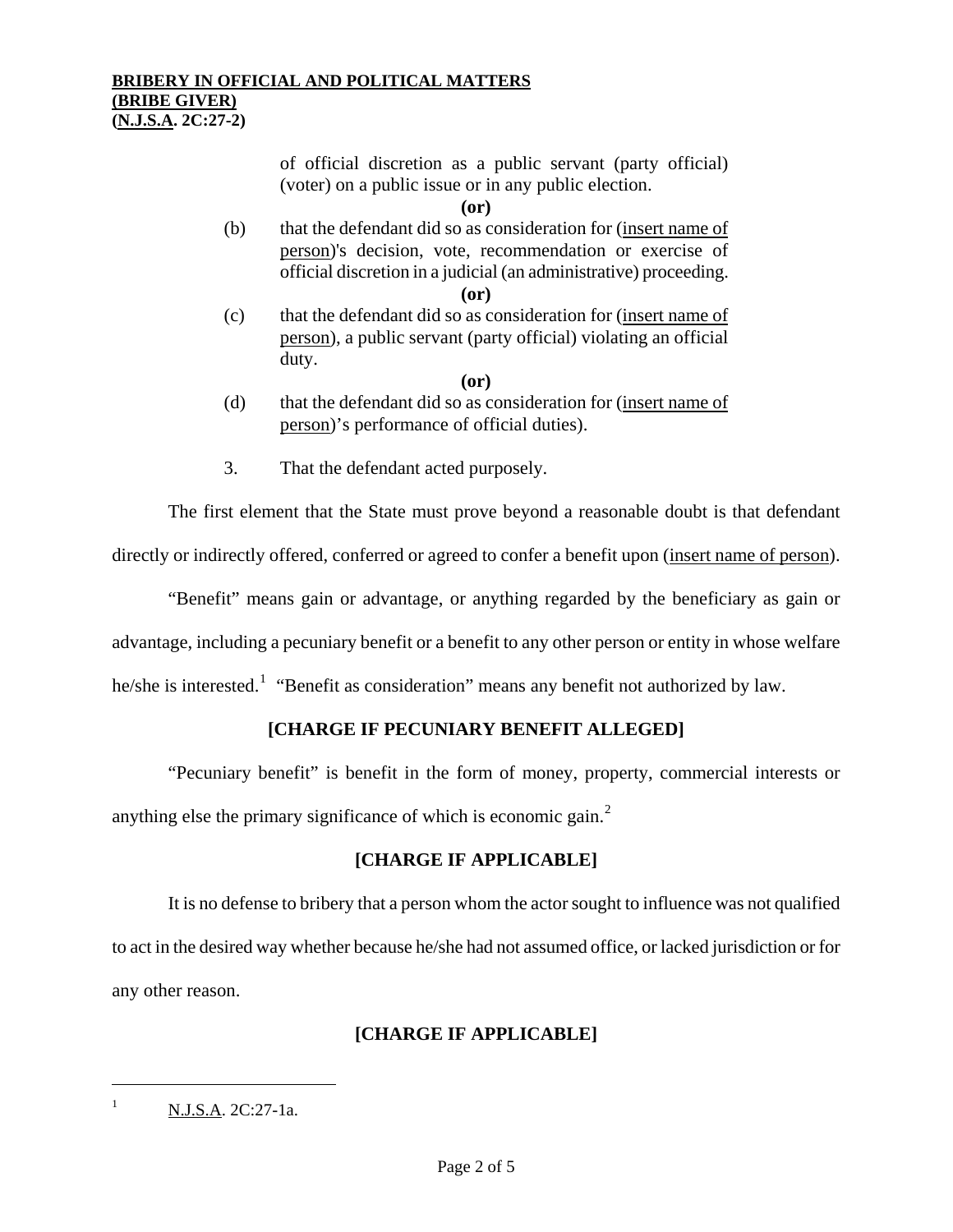#### **BRIBERY IN OFFICIAL AND POLITICAL MATTERS (BRIBE GIVER) (N.J.S.A. 2C:27-2)**

It is no defense to bribery that a person who offered, conferred or agreed to confer a benefit

did so as a result of conduct by another constituting theft by extortion or coercion or an attempt to

commit either of those crimes.

### **[CHARGE IN ALL CASES]**

The second element that the State must prove beyond a reasonable doubt is: [**CHOOSE** 

### **AS APPROPRIATE**]:

(a) That the defendant did so as consideration for (insert name of person)'s decision, opinion, recommendation, vote or exercise of official discretion as a public servant (party official) (voter) on a public issue or in any public election.

(b) that the defendant did so as consideration for (insert name of person)'s decision, vote, recommendation or exercise of official discretion in a judicial or (an administrative) proceeding.

#### **(or)**

(c) that the defendant did so as consideration for (insert name of person), a public servant (party official) violating an official duty.

 **(or)** 

(d) that the defendant did so as consideration for (insert name of person)'s performance of official duties).

"Consideration" means some right, interest or profit accruing to one party.<sup>[3](#page-1-1)</sup>

### **[CHOOSE AS APPLICABLE]**

"Public servant" means any officer or employee of government, including legislators and

judges, and any person participating as juror, advisor, consultant or otherwise, in performing a

governmental function, but the term does not include witnesses.<sup>[4](#page-2-0)</sup> "Government" means any branch,

ł

**<sup>(</sup>or)** 

<span id="page-2-1"></span><sup>&</sup>lt;sup>2</sup> N.J.S.A. 2C:27-1f.

<sup>3</sup>  $B$ lack's Law Dictionary (5th ed).

<span id="page-2-0"></span>N.J.S.A. 2C:27-1e.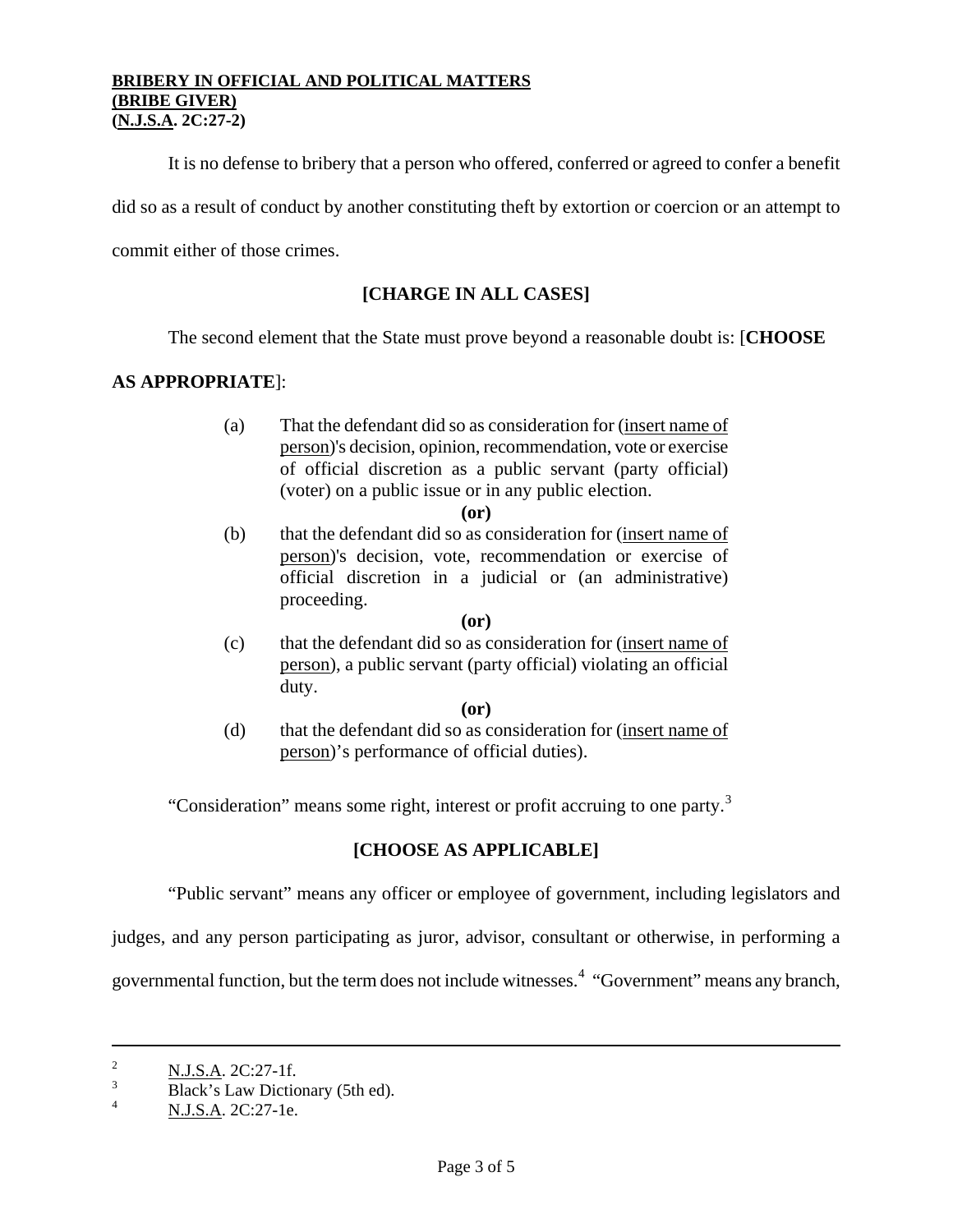### **BRIBERY IN OFFICIAL AND POLITICAL MATTERS (BRIBE GIVER) (N.J.S.A. 2C:27-2)**

subdivision or agency of the government of the state or any locality within it.<sup>[5](#page-2-1)</sup>

"Party official" means a person who holds an elective or appointive post in a political party in the United States by virtue of which he/she directs or conducts, or participates in directing or conducting party affairs at any level or responsibility.[6](#page-3-0)

 "Administrative proceeding" means any proceeding, other than a judicial proceeding, the outcome of which is required to be based on a record or documentation prescribed by law, or in which law or regulation is particularized in application to individuals.<sup>[7](#page-3-1)</sup>

# **[CHARGE IN ALL CASES**]

The third element that the State must prove beyond a reasonable doubt is that defendant acted purposely. A person acts purposely with respect to the nature of his/her conduct or a result thereof if it is his/her conscious object to engage in conduct of that nature or to cause such a result. Purpose, with purpose, and similar words have the same meaning. In other words, in order for you to find that the defendant acted purposely, the State must prove beyond a reasonable doubt that it was the defendant's conscious object to give a bribe.

Purpose is a state or a condition of the mind which cannot be seen and can only be determined by inferences from conduct, words or acts. A state of mind is rarely susceptible of direct proof, but must ordinarily be inferred from the facts. Therefore, it is not necessary, members of the jury, that witnesses be produced to testify that an accused said he/she had a certain state of mind when he/she engaged in a particular act. His/Her state of mind may be gathered from his/her acts and his/her conduct, and from all he/she said and did at the particular time and place, and from all of

ł

<span id="page-3-2"></span> $\frac{5}{6}$  N.J.S.A. 2C:27-1b.

<span id="page-3-0"></span> $\frac{6}{7}$  N.J.S.A. 2C:27-1g.

<span id="page-3-1"></span>N.J.S.A. 2C:27-1h.